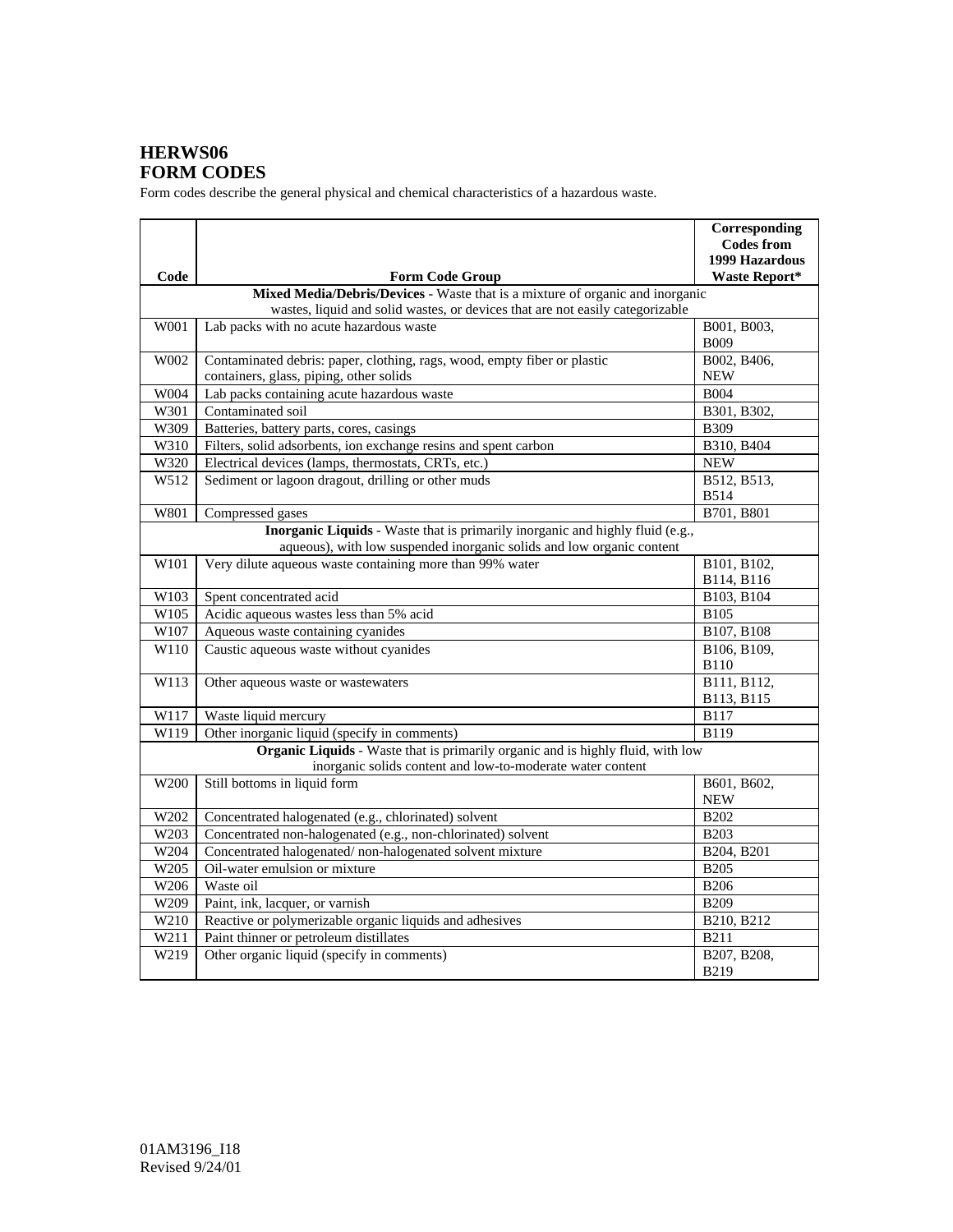## **HERWS06 FORM CODES**

(Continued)

|                                                                                                                                            |                                                                          | Corresponding     |  |  |
|--------------------------------------------------------------------------------------------------------------------------------------------|--------------------------------------------------------------------------|-------------------|--|--|
|                                                                                                                                            |                                                                          | <b>Codes from</b> |  |  |
|                                                                                                                                            |                                                                          | 1"9 Hazardous     |  |  |
| Code                                                                                                                                       | <b>Form Code Group</b>                                                   | Waste Re ort*     |  |  |
| Inorganic Solids - Waste that is primarily inorganic and solid, with low organic<br>content and low-to-moderate water content; not pumpble |                                                                          |                   |  |  |
| W303                                                                                                                                       | Ash                                                                      | <b>B303</b>       |  |  |
| W304                                                                                                                                       | Slags, drosses, and other solid thermal residues                         | B303, B304        |  |  |
| W307                                                                                                                                       | Metal scale, filings and scrap (including metal drums)                   | B307, B308        |  |  |
| W312                                                                                                                                       | Cyanide or metal cyanide bearing solids, salts or chemicals              | B312, B313        |  |  |
| W316                                                                                                                                       | Metal salts or chemicals not containing cyanides                         | B316,             |  |  |
| W319                                                                                                                                       | Other inorganic solids (specify in comments)                             | B311, B319,       |  |  |
|                                                                                                                                            |                                                                          | B314, B315        |  |  |
| Organic Solids - Waste that is primarily organic and solid, with low-to-moderate                                                           |                                                                          |                   |  |  |
| inorganic content and water content; not pumpable                                                                                          |                                                                          |                   |  |  |
| W401                                                                                                                                       | Pesticide solids                                                         | B401, B402        |  |  |
| W403                                                                                                                                       | Solid resins, plastics or polymerized organics                           | <b>B403</b>       |  |  |
| W405                                                                                                                                       | Explosives or reactive organic solids                                    | <b>B405</b>       |  |  |
| W409                                                                                                                                       | Other organic solids (specify in comments)                               | B407, B409        |  |  |
| Inorganic Sludges - Waste that is primarily inorganic, with moderate-to-high                                                               |                                                                          |                   |  |  |
| water content and low organic content; mostly pumpable                                                                                     |                                                                          |                   |  |  |
| W501                                                                                                                                       | Lime and/or metal hydroxide sludges and solids with no cyanides          | B501, B502,       |  |  |
|                                                                                                                                            |                                                                          | B305, B306        |  |  |
| W503                                                                                                                                       | Gypsum sludges from wastewater treatment or air pollution control        | <b>B503</b>       |  |  |
| W504                                                                                                                                       | Other sludges from wastewater treatment or air pollution control         | B504, B511        |  |  |
| W505                                                                                                                                       | Metal bearing sludges (including plating sludge) not containing cyanides | B505, B510        |  |  |
| W506                                                                                                                                       | Cyanide-bearing sludges                                                  | B506, B507        |  |  |
| W519                                                                                                                                       | Other inorganic sludges (specify in comments)                            | B508, B509,       |  |  |
|                                                                                                                                            |                                                                          | B515, B516,       |  |  |
|                                                                                                                                            |                                                                          | B519, B607        |  |  |
| Organic Sludges - Waste that is primarily organic with low-to-moderate inorganic                                                           |                                                                          |                   |  |  |
| solids content and water content; pumpable                                                                                                 |                                                                          |                   |  |  |
| W603                                                                                                                                       | Oily sludge                                                              | <b>B603</b>       |  |  |
| W604                                                                                                                                       | Paint or ink sludges, still bottoms in sludge form                       | B601, B602,       |  |  |
|                                                                                                                                            |                                                                          | <b>B604</b>       |  |  |
| W606                                                                                                                                       | Resins, tars, polymer or tarry sludge                                    | B605, B606        |  |  |
| W609                                                                                                                                       | Other organic sludge (specify in comments)                               | B608, B609        |  |  |

• For clarification only. Use the Form codes in the left column of the table only (i.e., codes beginning W\_\_\_).